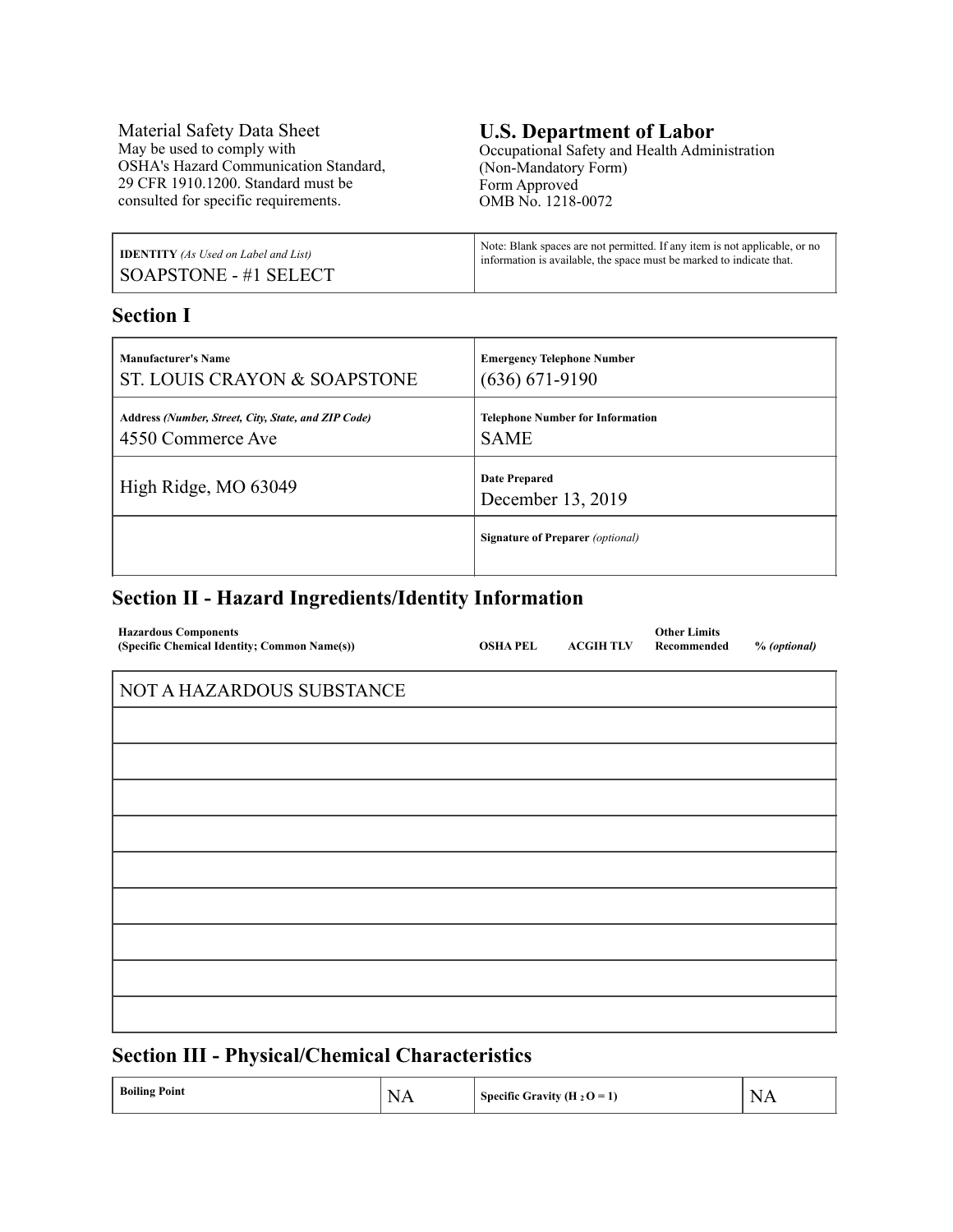| Vapor Pressure (mm Hg.)                           | <b>NA</b> | <b>Melting Point</b>                             | <b>NA</b> |  |
|---------------------------------------------------|-----------|--------------------------------------------------|-----------|--|
| Vapor Density $(AIR = 1)$                         | NA        | <b>Evaporation Rate</b><br>$(Butv)$ Acetate = 1) | NA        |  |
| Solubility in Water $2.7 - 2.8$                   |           |                                                  |           |  |
| Appearance and Odor WHITE POWDER WITH EARTHY ODOR |           |                                                  |           |  |

## **Section IV - Fire and Explosion Hazard Data**

| Flash Point (Method Used) NA          | Flammable Limits NA | LEL | UEL |
|---------------------------------------|---------------------|-----|-----|
| <b>Extinguishing Media NA</b>         |                     |     |     |
| Special Fire Fighting Procedures NA   |                     |     |     |
|                                       |                     |     |     |
| Unusual Fire and Explosion Hazards NA |                     |     |     |
|                                       |                     |     |     |

(Reproduce locally) OSHA 174, Sept. 1985

### **Section V - Reactivity Data**

| <b>Stability</b>                             | <b>Unstable</b>          |   | Conditions to Avoid NONE |
|----------------------------------------------|--------------------------|---|--------------------------|
|                                              | <b>Stable</b>            | X |                          |
| Incompatibility (Materials to Avoid)         |                          |   |                          |
| <b>Hazardous Decomposition or Byproducts</b> |                          |   |                          |
| <b>Hazardous</b><br>Polymerization           | <b>May Occur</b>         |   | Conditions to Avoid NONE |
|                                              | <b>Will Not</b><br>Occur | X |                          |

### **Section VI - Health Hazard Data**

| Route(s) of Entry: NONE                 | <b>Inhalation?</b> | Skin?                   | <b>Ingestion?</b>      |
|-----------------------------------------|--------------------|-------------------------|------------------------|
| Health Hazards (Acute and Chronic) NONE |                    |                         |                        |
|                                         |                    |                         |                        |
|                                         |                    |                         |                        |
| Carcinogenicity: NONE                   | NTP?               | <b>IARC</b> Monographs? | <b>OSHA Regulated?</b> |
|                                         |                    |                         |                        |